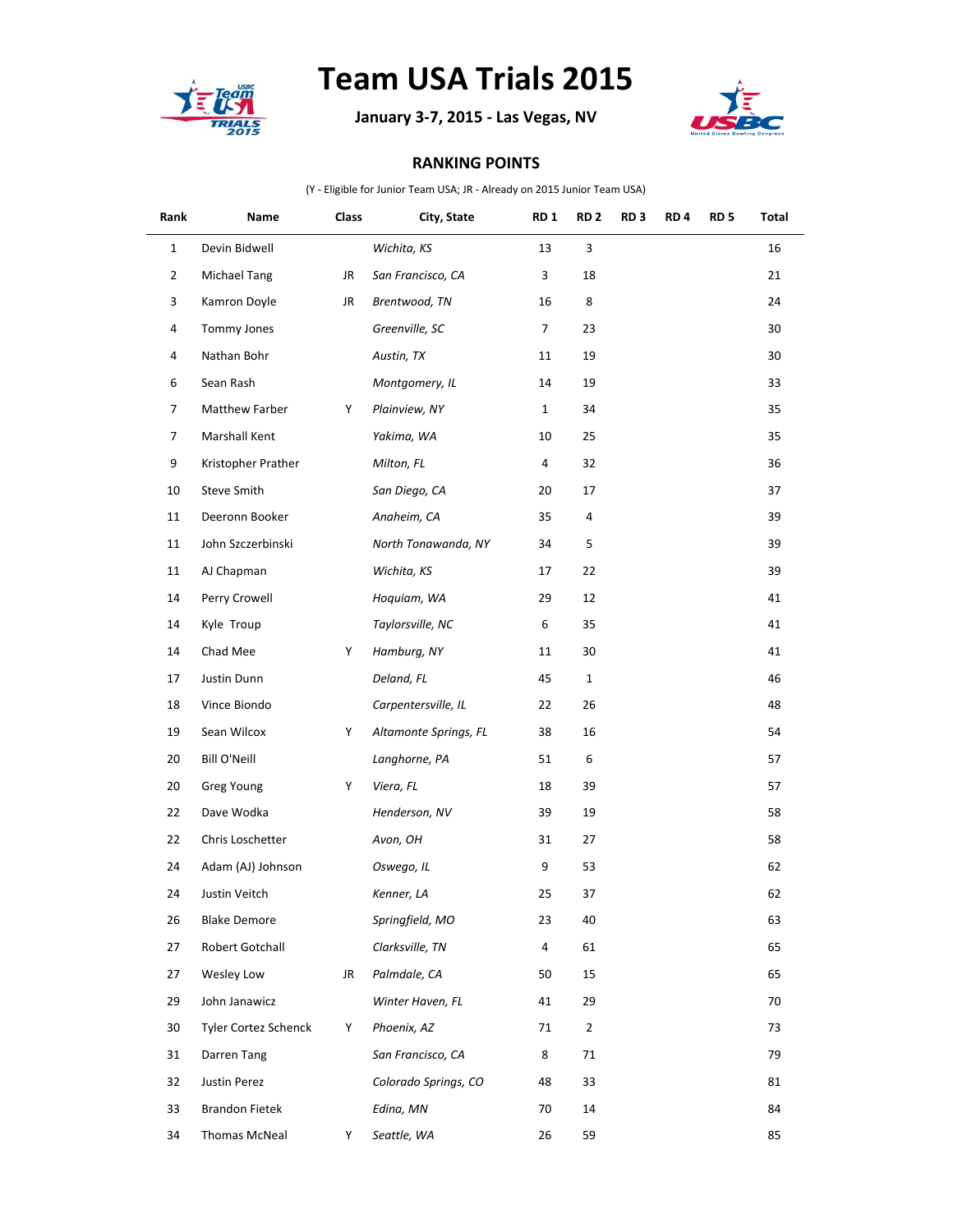| 35 | Russ Oviatt             | Y  | Sioux Falls, SD         | 40          | 46  | 86  |
|----|-------------------------|----|-------------------------|-------------|-----|-----|
| 36 | Kenneth Ryan            | Y  | Ocean, NJ               | 14          | 73  | 87  |
| 37 | Cody Reichenberger      |    | Sarasota, FL            | 46          | 42  | 88  |
| 37 | Chris Barnes            |    | Double Oak, TX          | 79          | 9   | 88  |
| 39 | <b>Tyler Sheehy</b>     | Y  | Sun Prairie, WI         | 44          | 45  | 89  |
| 40 | <b>Brandon Martin</b>   | Y  | Derby, KS               | 33          | 57  | 90  |
| 41 | Geoffrey Young          |    | Keller, TX              | 37          | 54  | 91  |
| 42 | Ronnie Fujita           | Y  | El Sobrante, CA         | 56          | 36  | 92  |
| 43 | Ryan Wolfe              | Y  | Kettering, OH           | 46          | 47  | 93  |
| 43 | Daniel Kimmer           | Y  | Monticello, MN          | 65          | 28  | 93  |
| 43 | Charles Easton          |    | Sylvania, OH            | 27          | 66  | 93  |
| 46 | Sam Cantrell            | Y  | Citrus Heights, CA      | 82          | 13  | 95  |
| 46 | <b>Ted Pritts</b>       |    | Little Elm, TX          | 85          | 10  | 95  |
| 48 | William Duen            | Y  | Indianapolis, IN        | 49          | 48  | 97  |
| 49 | Andrew Anderson         | Y  | Holly, MI               | 87          | 11  | 98  |
| 49 | <b>Tyler James</b>      | Y  | Deltona, FL             | 60          | 38  | 98  |
| 51 | Alex Scott Martin       | Y  | Smyrna, GA              | 80          | 24  | 104 |
| 52 | Zeke Bayt               |    | Westerville, OH         | 28          | 79  | 107 |
| 53 | Sean Rangel             |    | Ralston, NE             | 60          | 50  | 110 |
| 54 | Michael Coffey          | JR | Melbourne, FL           | 57          | 60  | 117 |
| 55 | Scott Anderson          |    | Mankato, MN             | 20          | 99  | 119 |
| 56 | Dylan Burns             |    | Garden City, KS         | 31          | 89  | 120 |
| 57 | Kyle Koprowitz          | Y  | Giarad, IL              | 30          | 91  | 121 |
| 58 | <b>Matthew Stephens</b> | Y  | Egg Harbor Township, NJ | 71          | 52  | 123 |
| 59 | Daniel Hanson           | Y  | Tacoma, WA              | 55          | 69  | 124 |
| 60 | Adam Zimmerman          | Y  | Deer Park, NY           | 19          | 106 | 125 |
| 60 | Joshua Tajiri           |    | Anaheim, CA             | $\mathbf 2$ | 123 | 125 |
| 62 | <b>Brendon Huntley</b>  |    | Rutherfordton, NC       | 64          | 68  | 132 |
| 62 | Brennan Haugh           | Y  | Faribault, MN           | 90          | 42  | 132 |
| 64 | Thomas Peters           | Y  | Belleville, IL          | 71          | 63  | 134 |
| 65 | Dallas Leong            | Y  | Las Vegas, NV           | 97          | 40  | 137 |
| 66 | <b>Trent Mitchell</b>   | Y  | Chicago, IL             | 51          | 87  | 138 |
| 67 | <b>Tyler Boe</b>        | Y  | Redmond, WA             | 133         | 7   | 140 |
| 68 | Tyler Sadowski          |    | Roselle, IL             | 58          | 84  | 142 |
| 69 | <b>Austin Thompson</b>  | Y  | San Diego, CA           | 93          | 50  | 143 |
| 69 | Bryan Eaton             |    | Wyoming, MI             | 71          | 72  | 143 |
| 69 | Steve Lemke             |    | Nacogdoches, TX         | 23          | 120 | 143 |
| 72 | Michael Preston         | JR | Naperville, IL          | 67          | 77  | 144 |
| 73 | Eric Espinda            |    | Albuquerque, NM         | 59          | 86  | 145 |
| 74 | Kyle Duster             | Y  | La Habra, CA            | 103         | 54  | 157 |
| 75 | Alexander George        | Y  | Wichita, KS             | 104         | 54  | 158 |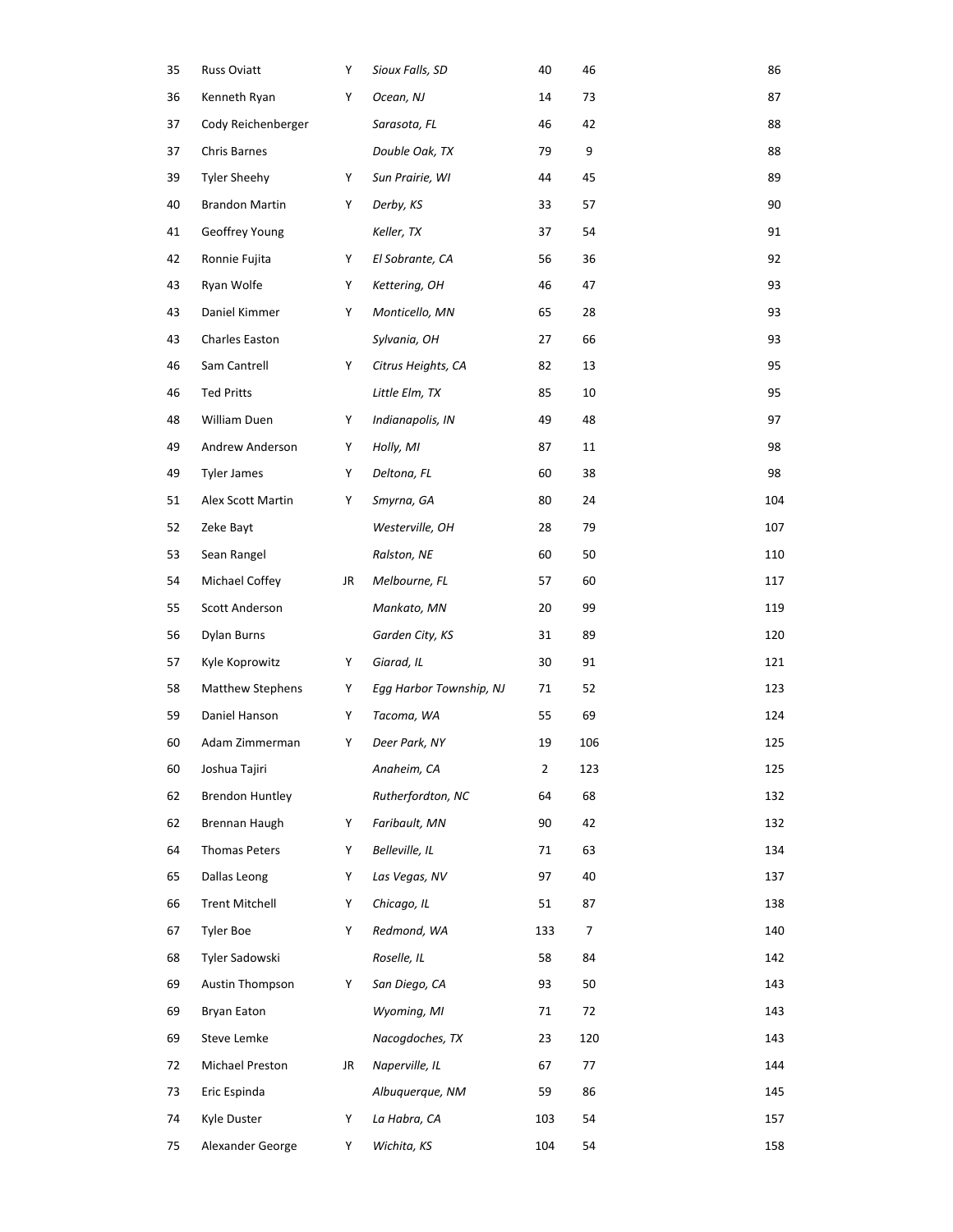| 76  | <b>Mark Curtis</b>    |    | Torrance, CA            | 63  | 96  | 159 |
|-----|-----------------------|----|-------------------------|-----|-----|-----|
| 77  | Kyle Sherman          | JR | O'Fallon, MO            | 35  | 129 | 164 |
| 78  | Matthew Zweig         | Υ  | Tempe, AZ               | 69  | 96  | 165 |
| 78  | <b>Mick Eaton</b>     |    | Wyoming, MI             | 83  | 82  | 165 |
| 80  | Jake Provenzano       | Y  | Wichita, KS             | 135 | 31  | 166 |
| 81  | Randy Cote            |    | Red Rock, AZ            | 119 | 49  | 168 |
| 82  | Anthony Pepe          |    | East Elmhurst, NY       | 71  | 100 | 171 |
| 82  | Jayson Robarge        | Υ  | Anchorage, AK           | 90  | 81  | 171 |
| 84  | Corben Sadowski       | Υ  | Roselle, IL             | 100 | 73  | 173 |
| 84  | Andrew Heritage       | Υ  | Beaverton, OR           | 51  | 122 | 173 |
| 86  | Joseph Grondin        | Υ  | San Pedro, CA           | 54  | 120 | 174 |
| 86  | Kyle Krol             | Υ  | Tinley Park, IL         | 132 | 42  | 174 |
| 86  | Kevin Valmonte        |    | Pomona, CA              | 110 | 64  | 174 |
| 89  | Kyle King             |    | Glendale, AZ            | 100 | 79  | 179 |
| 89  | Nathan Ricks          | Υ  | Boynton Beach, FL       | 71  | 108 | 179 |
| 91  | William Goodman       | Υ  | O'Fallon, IL            | 71  | 109 | 180 |
| 91  | Taylor Koerner        | Υ  | Faribault, MN           | 42  | 138 | 180 |
| 93  | Ryan Patterson        | Υ  | Washington, WV          | 43  | 138 | 181 |
| 94  | Andrew Diley          | Υ  | Conway, SC              | 107 | 75  | 182 |
| 95  | Nicholas Pate         | Υ  | Inver Grove Heights, MN | 115 | 69  | 184 |
| 96  | Zach Brandt           | Υ  | Kalamazoo, MI           | 127 | 58  | 185 |
| 97  | <b>Brian Monnette</b> | Υ  | Lakewood, WA            | 98  | 88  | 186 |
| 98  | Ric McCormick         | Y  | Cincinnati, OH          | 62  | 125 | 187 |
| 99  | Kendle Miles          | Υ  | Kennesaw, GA            | 66  | 125 | 191 |
| 100 | Jonathan Bowman       | Υ  | Peru, NY                | 83  | 109 | 192 |
| 101 | Joshua Rondino        | Y  | Lilburn, GA             | 111 | 83  | 194 |
| 102 | Brian Valenta         |    | Lockport, IL            | 104 | 93  | 197 |
| 103 | Robert Altieri        |    | Vancouver, WA           | 87  | 111 | 198 |
| 104 | <b>Ryan Winters</b>   | Y  | Livonia, MI             | 108 | 91  | 199 |
| 105 | Jacob Fukuyama        |    | Aiea, HI                | 133 | 67  | 200 |
| 106 | Benjamin Hardin       | Y  | Tampa, FL               | 98  | 104 | 202 |
| 107 | Michael Eaton         |    | Mason, OH               | 129 | 75  | 204 |
| 108 | Andrew Herbert        | Y  | Eden, NY                | 92  | 114 | 206 |
| 109 | Aaron Adams           |    | Roselle, IL             | 147 | 61  | 208 |
| 110 | Mason Yamada          | Y  | Kenai, AK               | 80  | 131 | 211 |
| 111 | Brandon Biondo        | Y  | Carpentersville, IL     | 118 | 94  | 212 |
| 111 | Justin Zwaschka       | Y  | St. Joseph, MO          | 78  | 134 | 212 |
| 113 | Dakota Vostry         | Y  | Bolingbrook, IL         | 102 | 111 | 213 |
| 114 | Matthew Diamond       | Y  | Dayton, OH              | 67  | 150 | 217 |
| 115 | Riley N. Smith        |    | Kenosha, WI             | 113 | 105 | 218 |
| 116 | Joseph Smith          |    | Watervliet, NY          | 106 | 113 | 219 |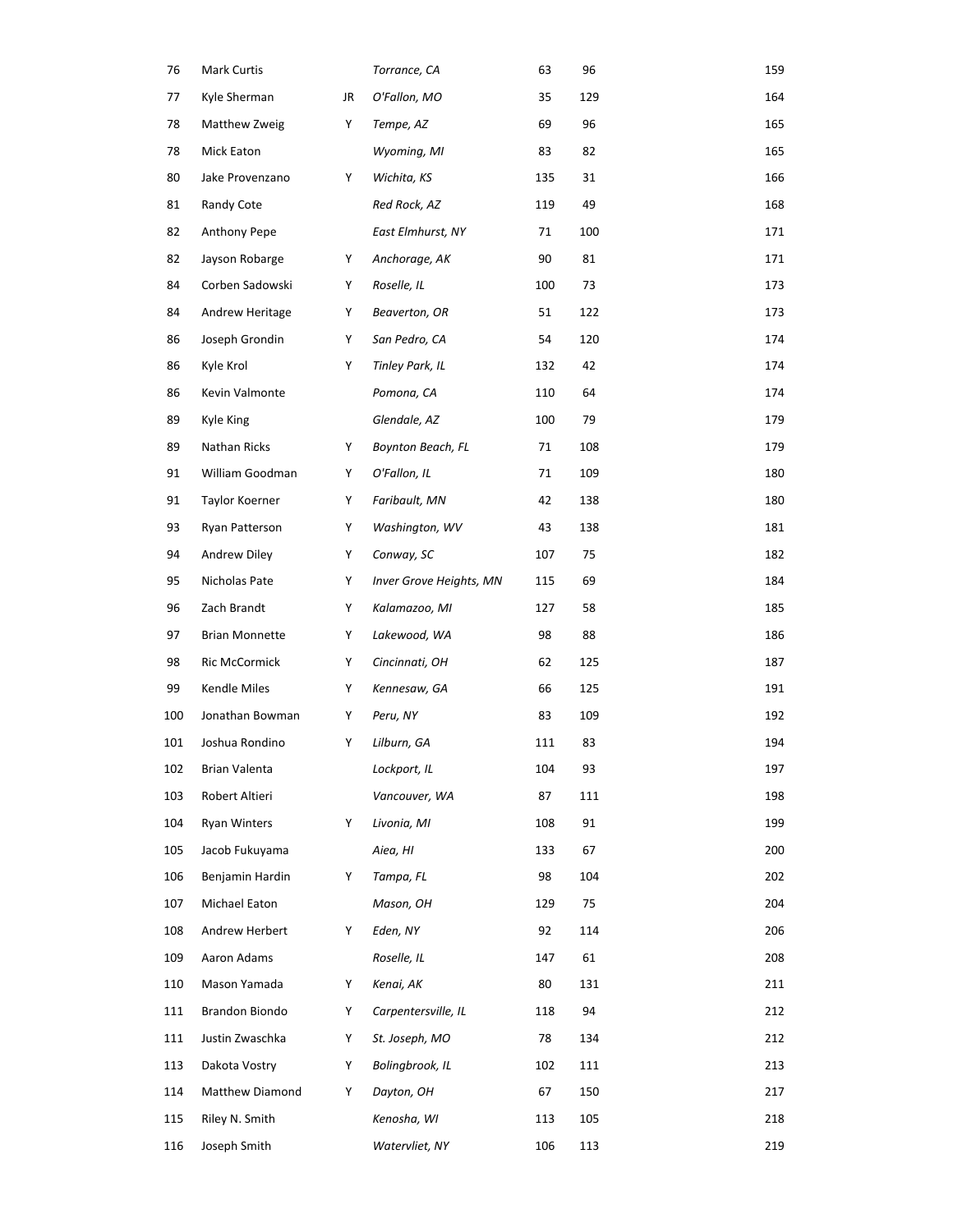| 117 | Joshua Pate             | Y | Inver Grove Heights, MN | 123 | 100 | 223 |
|-----|-------------------------|---|-------------------------|-----|-----|-----|
| 118 | Aaron Yuratovich        | Υ | Olathe, KS              | 108 | 116 | 224 |
| 118 | Benjamin Walk           |   | Lincoln, NE             | 159 | 65  | 224 |
| 120 | Michael Martell         | Y | Brooklyn, NY            | 149 | 78  | 227 |
| 121 | Kevin Bienko            | Y | Buffalo, NY             | 112 | 117 | 229 |
| 121 | Jacob Kersten           | Y | Clarkston, MI           | 140 | 89  | 229 |
| 123 | Eric Gauroniak          | Y | Palm City, FL           | 95  | 137 | 232 |
| 124 | Joey Krison             |   | Anchorage, AK           | 138 | 96  | 234 |
| 125 | Terrance Rock           | Υ | Henderson, NV           | 143 | 95  | 238 |
| 126 | Tristan Leyen           | Υ | Perry Hall, MD          | 162 | 84  | 246 |
| 127 | Darwin Wimer            |   | Mesquite, NV            | 94  | 154 | 248 |
| 128 | Phillip Friedman        | Y | East Brunswick, NJ      | 85  | 165 | 250 |
| 129 | <b>Brandon Wanders</b>  | Y | Trabuco Canyon, CA      | 145 | 107 | 252 |
| 130 | Alec Dudley             | Υ | Anchorage, AK           | 120 | 133 | 253 |
| 130 | <b>Bradley Crouse</b>   | Y | Nazareth, PA            | 89  | 164 | 253 |
| 132 | Justin Bui              |   | Terrytown, LA           | 95  | 160 | 255 |
| 133 | <b>Brandon Dodge</b>    | Υ | North Bend, NE          | 125 | 131 | 256 |
| 134 | Jacques Kaune           |   | Anchorage, AK           | 115 | 144 | 259 |
| 135 | <b>William Thompson</b> |   | Romeoville, IL          | 113 | 147 | 260 |
| 136 | Jack Celmer             | Υ | Wernersville, PA        | 148 | 115 | 263 |
| 137 | Lucas Vernon            | Y | Lee'S Summit, MO        | 162 | 103 | 265 |
| 138 | Nicholas Carbonetto     | Y | <b>Bluffton, NY</b>     | 166 | 100 | 266 |
| 139 | Andrew Bonin            | Y | Greenwood, AR           | 131 | 143 | 274 |
| 140 | JT "Action" Jackson     |   | Los Angles              | 126 | 149 | 275 |
| 140 | Ben Buhlman             | Y | South Elgin, IL         | 157 | 118 | 275 |
| 140 | Gary Ward               |   | El Paso, TX             | 117 | 158 | 275 |
| 140 | Christopher Canterbury  | Υ | South Charleston, WV    | 130 | 145 | 275 |
| 144 | Christopher Hollis      |   | Canal Winchester, OH    | 144 | 134 | 278 |
| 145 | Nicholas Duplan         | Y | Citrus Heights, CA      | 138 | 142 | 280 |
| 146 | Patrick Hanrahan        | Υ | Greenwich, CT           | 123 | 159 | 282 |
| 146 | Darryl Carreon          |   | Woodbridge, VA          | 155 | 127 | 282 |
| 148 | Jose Pluma              |   | Fairbanks, AK           | 137 | 146 | 283 |
| 148 | George Duke             |   | Vidor, TX               | 127 | 156 | 283 |
| 150 | Austin Kappel           | Y | Ringle, WI              | 146 | 141 | 287 |
| 150 | Cory Lenz               |   | Rockford, IL            | 121 | 166 | 287 |
| 150 | <b>Briley Haugh</b>     | Υ | Faribault, MN           | 158 | 129 | 287 |
| 153 | Joshua Franz            |   | Tucson, AZ              | 172 | 118 | 290 |
| 153 | Nicholas Binetti        | Y | St. Charles, IL         | 122 | 168 | 290 |
| 155 | Kenny Coombes           |   | Castaic, CA             | 167 | 124 | 291 |
| 156 | Jaxon Helland           | Y | Mound, MN               | 142 | 152 | 294 |
| 156 | Ashton Maxwell          | Y | Bronx, NY               | 141 | 153 | 294 |